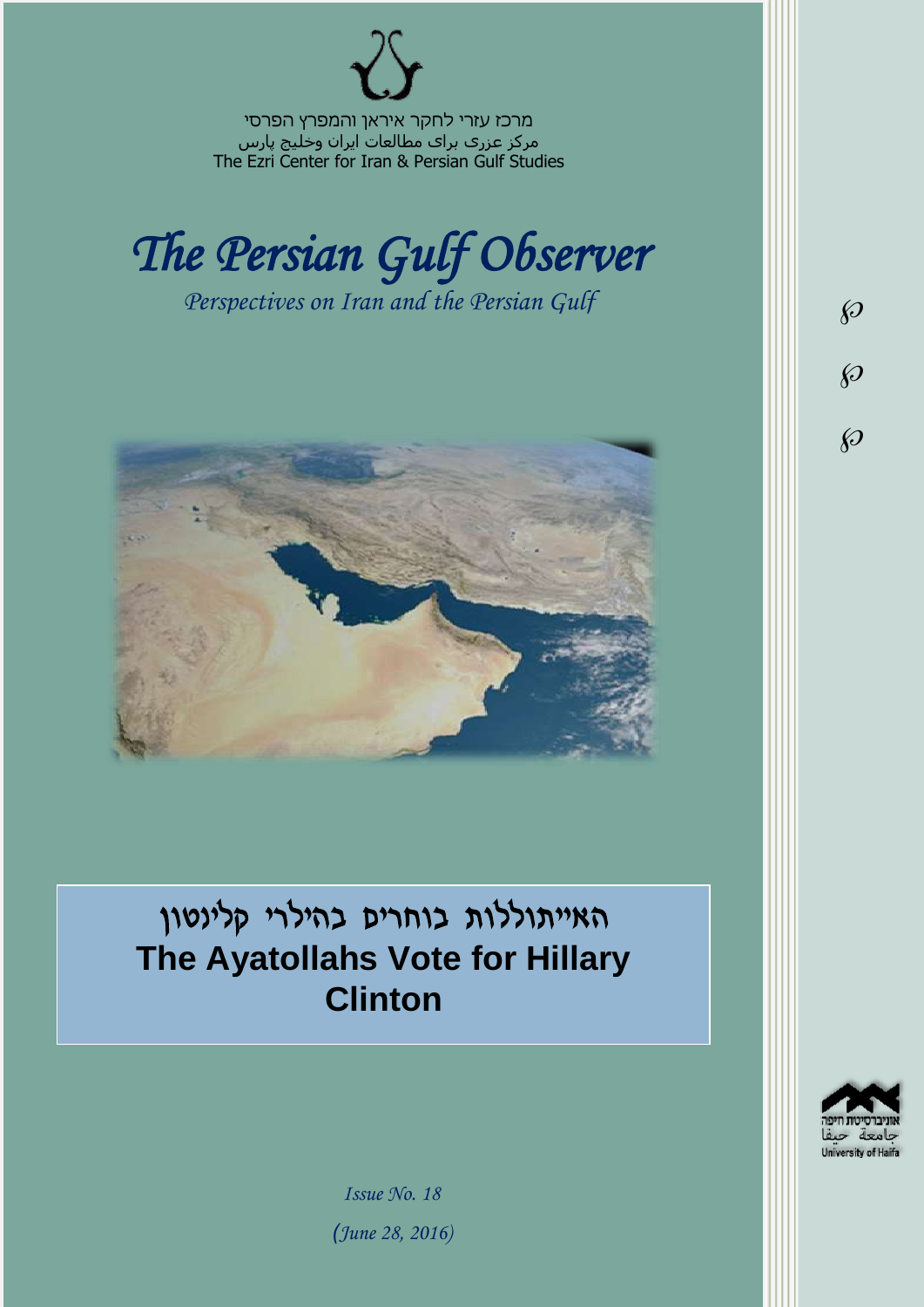The Ezri Center for Iran & Persian Gulf Studies at the University of Haifa is happy to launch *The* Persian Gulf Observer: Perspectives on Iran and the Persian Gulf. The Persian Gulf Observer will be published periodically, expressing the views and analysis of the Ezri center's researchers on various issues concerning the Persian Gulf region and the countries which lay by its shores. Attached please find the 18th issue written by Mr. Yossi Mansharof on "The Ayatollahs Vote for Hillary Clinton"

You are most welcome to follow the Ezri Center's twits at: <https://twitter.com/EzriCenter> , be our friend on Facebook: [https://www.facebook.com/pages/The-Ezri-Center-for-Iran-and-](https://www.facebook.com/pages/The-Ezri-Center-for-Iran-and-Persian-Gulf-Studies/141080069242626)[Persian-Gulf-Studies/141080069242626](https://www.facebook.com/pages/The-Ezri-Center-for-Iran-and-Persian-Gulf-Studies/141080069242626)

Watch and listen to conferences and lecturers in the Center's YouTube channel:

<https://www.youtube.com/channel/UCZdzvlhv7a8nxLjYZdaz68Q>

and visit our site:<http://gulfc.haifa.ac.il/>

You are also cordially invited to visit our site in Persian [www.TeHTel.com,](http://www.tehtel.com/) where you could find interesting material on various aspects of the life in Israel.

## DOG DOG DOG DOG DOG DOG DOG

תרכז עזרי לחקר איראן והמפרץ הפרסי באוניברסיטת חיפה שמח להשיק את :*The Persian Gulf Observer* 

Perspectives on Iran and the Persian Gulf, בו יוצגו מאמרי דעה שיופצו בתדירות תקופתית, פרי- עטם של חוקרי המרכז על מגוון נושאים מאזור המפרץ הפרסי והמדינות השוכנות לחופיה.

להלן הגיליון השמונה-עשר ובו מאמר מאת מר יוסי מנשרוף בנושא "האייתוללות בוחרים בהילרי קלינטון"

אנו מזמינים אתכם לעקוב אחרי ציוצי המרכז בכתובת: [EzriCenter/com.twitter://https](https://twitter.com/EzriCenter) ,

[https://www.facebook.com/pages/The-Ezri-Center-for-Iran-and-](https://www.facebook.com/pages/The-Ezri-Center-for-Iran-and-Persian-Gulf-Studies/141080069242626):כהיות חברים שלנו בפייסבוק

[Persian-Gulf-Studies/141080069242626](https://www.facebook.com/pages/The-Ezri-Center-for-Iran-and-Persian-Gulf-Studies/141080069242626)

לצפות ולהאזין לכנסים והרצאות בערוץ היו-טיוב של המרכז:

<https://www.youtube.com/channel/UCZdzvlhv7a8nxLjYZdaz68Q>

<http://gulfc.haifa.ac.il/> ולבקר אותנו באתר הבית

דוברי ויודעי הפרסית שביניכם מוזמנים לבקר באתר שלנו בשפה הפרסית [com.TeHTel.www](http://www.tehtel.com/) בו ניתן למצוא חומרים מעניינים על היבטים שונים של החיים בישראל.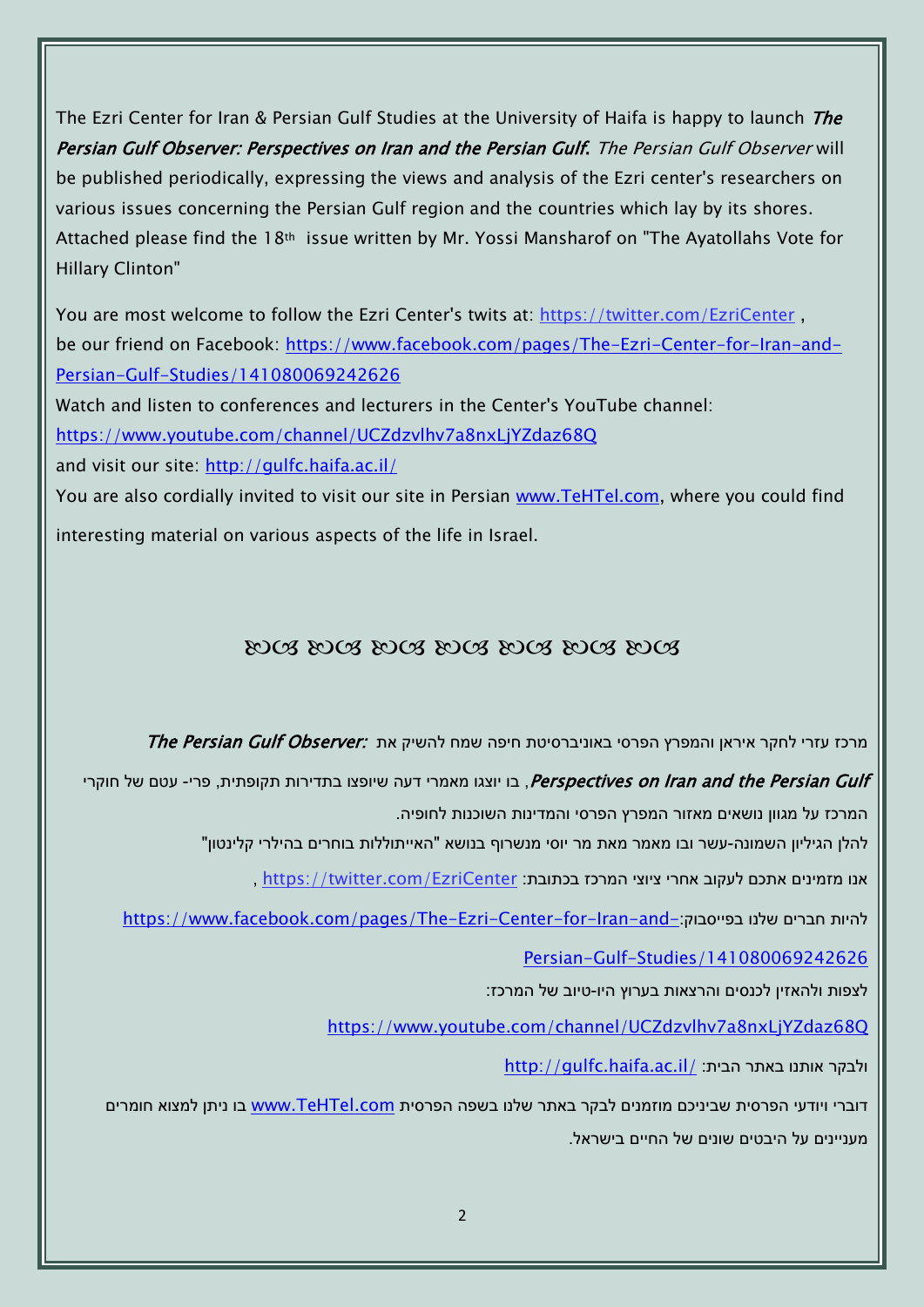## **The Ayatollahs Vote for Hillary Clinton [Yossi Mansharof](http://mida.org.il/author/yosefmanshrouf/)**

**According to the Iranian media, Donald Trump is "the most dangerous person in the world." If he's elected and leads to crippling sanctions against Iran, they may heat up Israel's northern border via their long arm – Hezbollah**

The free world is following the complex and dramatic American presidential elections with great interest, but they are not the only ones. It turns out that the leaders of the Islamic Republic of Iran have a clear preference for one particular candidate to take up residence in the White House in January 2017: presumptive Democratic nominee Hillary Clinton. Thus, for instance, at the end of April 2016, a media channel identified with the Revolutionary Guard published a caricature describing Trump as "the most dangerous person in the world," while a website from President Rouhani's camp explained that Clinton would be more convenient for Iran, because she will preserve the nuclear deal.

To be sure, Revolutionary Guard-affiliated paper Sabh-I Sadek repeated the traditional Iranian position that, as far as Iran is concerned, there was no difference between the candidates, since both of them are committed to Israel and its security. Nevertheless, it is easy to discern that Hillary Clinton is somewhat preferred from the Iranian perspective, despite the criticism it levels at her. \In fact, there is no need to make much of an effort in order to understand why the Ayatollahs are hoping for the victory of former Secretary of State Clinton. The nuclear deal with the great powers—promoted and spearheaded by the Obama administration—granted international legitimacy to Iran's nuclear program for the first time and removed the threat of sanctions from the Islamic Republic. This, despite the fact that Iran was not required to come clean and disclose the steps it took in context of the military nuclear program it ran, according to IAEA reports, at least until 2009. Even after the nuclear deal, IAEA findings discovered published in the West link the Parchin nuclear facility to Iran's military nuclear program.

As the chairman of the Iran's Expediency Discernment Council Hashemi Rafsanjani, a political patron of President Rouhani, admitted: the deal saved the Iranian regime from a serious economic crisis. Therefore, the current Iranian interest is to stick to the Iran deal and carry it out, especially since Iran was not required to fully reveal the full extent of its nuclear program. Accordingly, Khameini recently announced in his meetings with senior Iranian officials that Iran will adhere to the agreement, but will violate it only if and when Donald Trump carries out his threat to tear it up. "We of course will not violate the nuclear agreement," Khameini said, "This is known to all. We are not violating it. But if the other side violates it, as one of the candidates for President in America threatens to do, we will tear the agreement to shreds. If they violate it, we will set it on fire." Khameini Commands, Nasrallah Executes Khameini's statement leads to the following question: in what scenario might Iran try and spark (again) a crisis between Hezbollah and Israel. It appears that this scenario is possible if Trump wins the elections, cancels the nuclear deal, and leads the Security Council into a series of crippling sanctions against Iran.

Iran is preparing for this possibility on a few levels: first, it is acting as vigorously as possible to get as many signatures as possible on a wide variety of huge contracts with Western countries—on oil, passenger aircraft, etc. Its goal is to hamstring the West with contracts it will have trouble cancelling later. Second, at the military level, Iran is constantly preparing for another conflict between Hezbollah and Israel.

In this context, as a former senior officer in Israeli Army Intelligence recently revealed, Iran is training thousands of active members of Hezbollah's intervention forces on its soil. This force is meant to try to occupy territory within Israel, with the goal of forcing the IDF to move some of its forces to the home front, thus reducing the firepower aimed at Lebanon. In addition, as reported by senior members in the Revolutionary Guard, Hezbollah fighters are training in the deserts of Iran with various long range missiles, based on the models provided by Iran to Hezbollah, in order to improve the performance of the Shi'ite organization's missile corps.

On the occasion of the tenth anniversary of the Second Lebanon War, the Israeli media has been dealing extensively with the possibility of another war between Israel and Hezbollah and the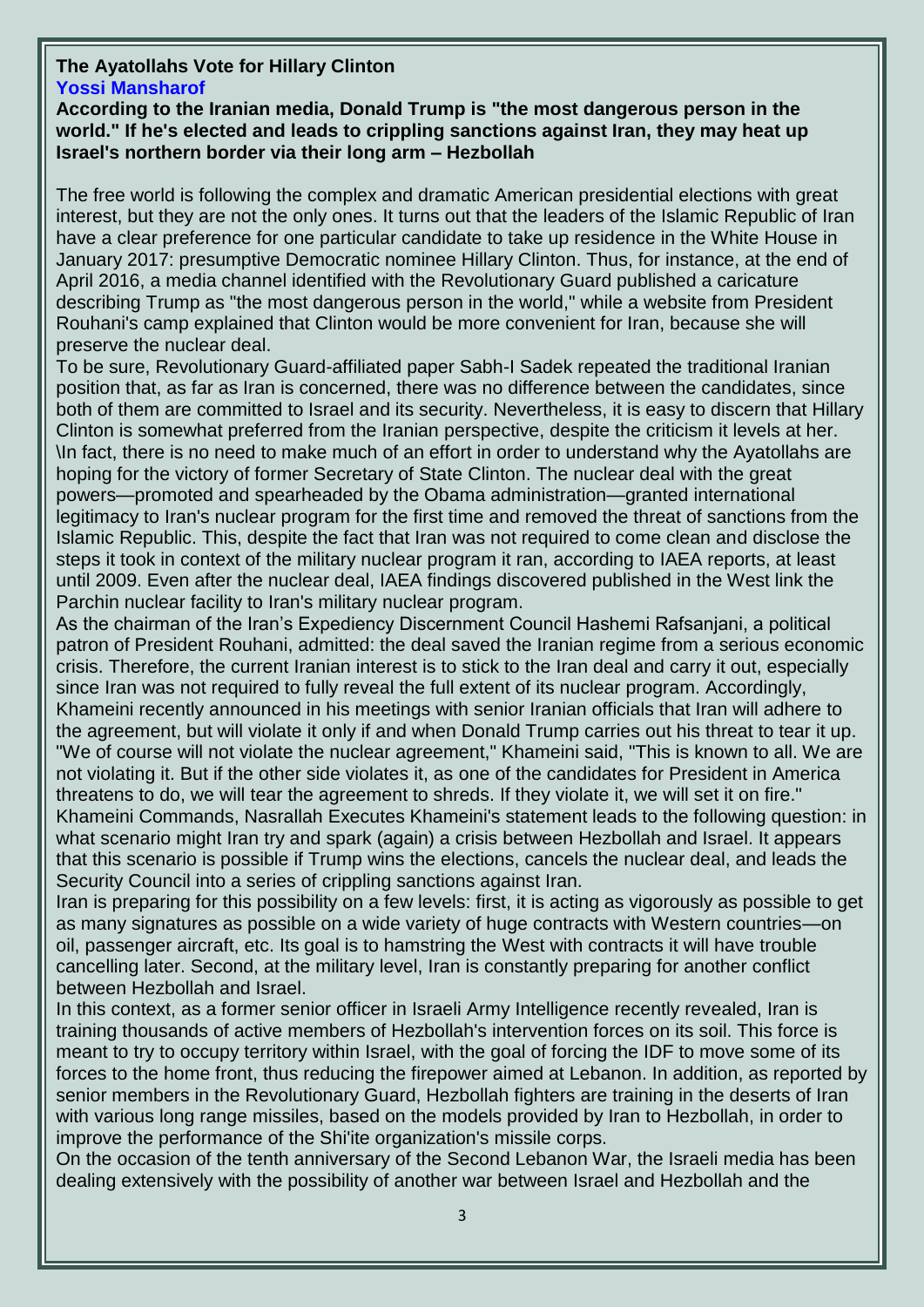preparations of both sides for that eventuality. However, analyses published thus far are strangely silent about the Iranian element, even though Iran is a central player in this context.

Since the end of the war, senior Israeli officials have stressed the importance of the deterrence that has been achieved with respect to Hezbollah in particular and Nasrallah in general, which prevents them from initiating another round of fighting against Israel. In this context, many have cited Nasrallah's statement at the end of the Second Lebanon War that if he had known that Israel would start a harsh war against Hezbollah in response to the abduction of its soldiers, he would not have ordered that action. However, a quick analysis of the relationship between Iran and Hezbollah shows that Nasrallah had no other choice, and that he is likely to take the same action if he gets the order from Tehran.

Hezbollah was founded in 1982 with Iranian assistance, and over the years it has provided its proxy with a great deal of logistical, financial, and military aid as part of the project of exporting the Islamic revolution. A short time after its founding, senior members of Hezbollah swore fealty to Khomeini upon meeting him in Tehran, and expressed their complete obedience to the regime of sage of Islamic jurisprudence, the foundation of the religious worldview of the Islamic regime in Iran.

As Nasrallah admitted in a past speech, apparently from the late 1980s, the Lebanese Shi'ite organization is symbiotically tied with Iran in an unbreakable connection, and it acts to establish a new regional Islamic order led by the Islamic republic, out of obedience to the religious ruler at its head. Other Hezbollah leaders have repeated this many times, including the Deputy Secretary General of the organization Naim Qassem in a lecture he gave in Tehran in 2015.

Since its establishment, Hezbollah has been in close contact with the "Lebanese column," a Revolutionary Guard unit stationed in Lebanon. Thus did Iran help Hezbollah gradually establish a state within a state in Lebanon and set up an entire infrastructure of various services for the local Shi'ite public, from kindergartens to charity funds and poorhouses, through which Hezbollah removes any potential Shi'ite rival in the struggle for leadership of the Shi'ite community in Lebanon.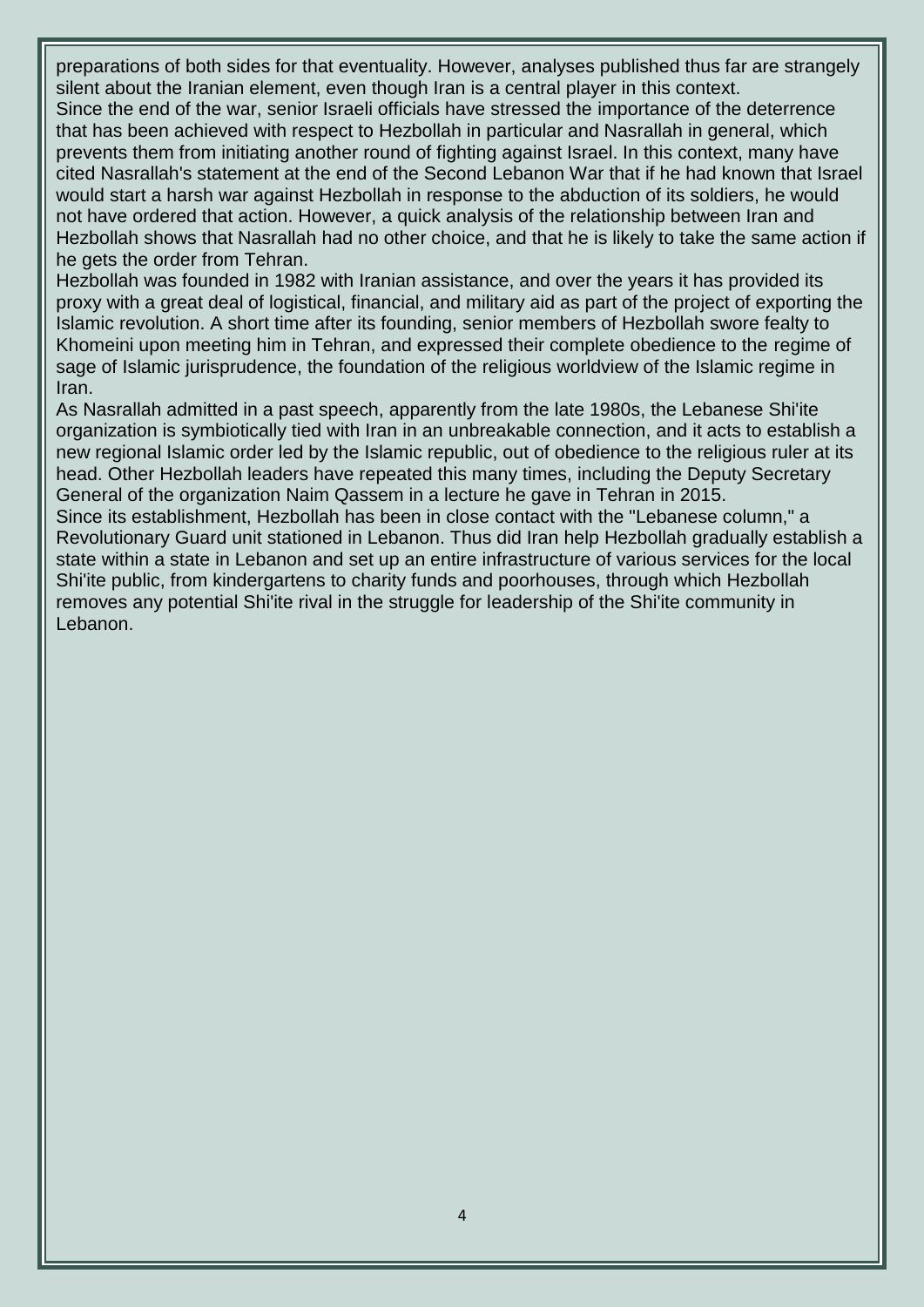

Deterrence at the Wrong Address

Since the end of the Second Lebanon War, and given the Iranian dominance of Hezbollah's strategic decision-making process, the Shi'ite organization has lost two crucial elements that allowed it to offset Iran's exclusive influence on its character: in 2010, the Lebanese Ayatollah Mohammad Hussein Fadlallah—for many years the spiritual leader and father of the Hezbollah who succeeded in blocking Iran's ambition to establish an Islamic republic in Lebanon, as part of a power struggle with Khameini—passed away. In addition, ever since the outbreak of internal fighting in Syria in 2011, President Bashar Assad has become significantly weakened. Assad was a crucial component in building up Hezbollah's forces, and now Hezbollah's buildup is far more dependent on Iran.

The bloody, ongoing fighting in Syria poses a difficult test of loyalty to Hezbollah. As revealed in interviews to the Iranian media, Iranian parliament members sent to Beirut by Supreme Leader Khameini to join the struggle to protect Assad were at first rebuffed by Nasrallah. According to those same testimonies, the Secretary-General of Hezbollah told them that it is a lost battle and that Assad's fate is sealed.

In response, Khameini told Nasrallah that he must obey his orders and enter the fighting against his will. Nasrallah had no choice but to carry out the order. Ever since then, Hezbollah has been subject to much criticism on the part of Lebanese society in general and the Shi'ite community in particular, as its increasing involvement in the crisis has led to numerous terrorist attacks, in which many Lebanese paid with their lives. Yet the decision to involve Hezbollah in the Syrian crisis was made in Tehran, not Beirut.